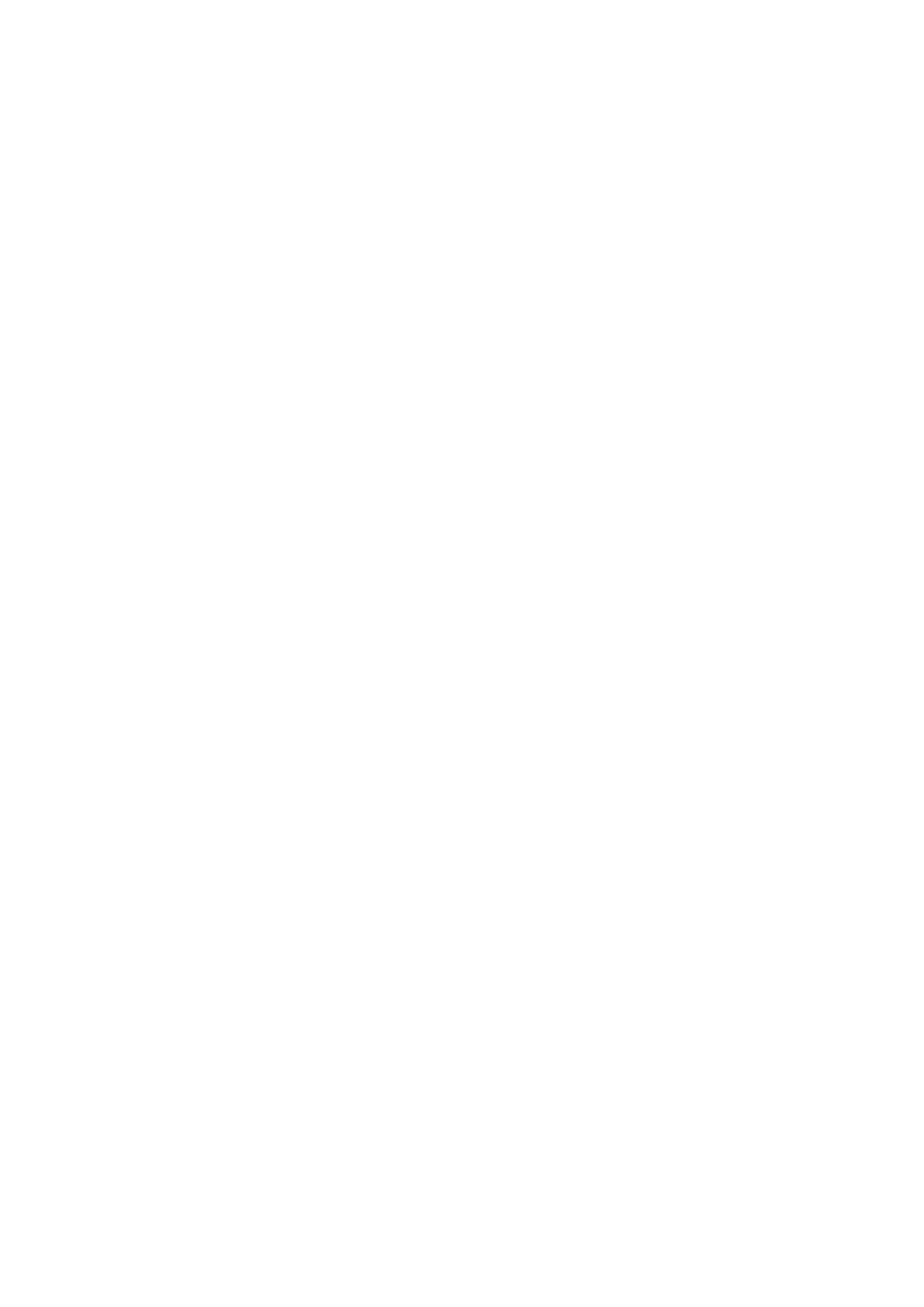



#### <span id="page-2-0"></span>**Memorandum**

22 April 2022

| To:                         | The Chair and members of the Regulatory Committee                                                                   |
|-----------------------------|---------------------------------------------------------------------------------------------------------------------|
|                             | Local Board Members                                                                                                 |
| Subject:                    | Application to the Supreme Court regarding Court of Appeal's decision on<br>council's Proposed Local Alcohol Policy |
| From:                       | Ben Brooks, A/General Manager, Community and Social Policy                                                          |
| <b>Contact information:</b> | ben.brooks@aucklandcouncil.govt.nz                                                                                  |

#### **Purpose**

To brief you on the application to the Supreme Court regarding Court of Appeal's decision 1 on council's Proposed Local Alcohol Policy.

#### **Context**

- 2. Council adopted a Proposed Local Alcohol Policy (the Policy) in 2015. Since then, the Policy has been subject to various appeals. The Policy does not become operative until all appeals have been resolved.
- The process to date is illustrated in the chart below. 3.

Chart 1: Proposed Local Alcohol Policy development process



#### **Discussion**

#### **Supreme Court Decision**

- In September 2021 the Court of Appeal issued its decision on the judicial review of the High  $\overline{4}$ Court's decision on the Policy. This decision is summarised in Appendix 1.
- 5. In October 2021 Woolworths and Foodstuffs applied to the Supreme Court to appeal the Court of Appeal decision. The Supreme Court has now granted leave to appeal. The Supreme Court has indicated it is primarily focussed on the issue of what standard of evidence is required to justify elements of the Policy.

#### **Next steps**

6 The timing of the hearing and subsequent decision is unclear but is estimated to be around 12 to 18 months. Next steps after the decision will depend on the details of the judgement. However, there are some outstanding matters that are not subject to the appeal, meaning that even if the decision is favourable to council it will be necessary to return to the Alcohol Regulatory & Licencing Authority before the Policy can become operative.

Page 1

Item<sub>10</sub>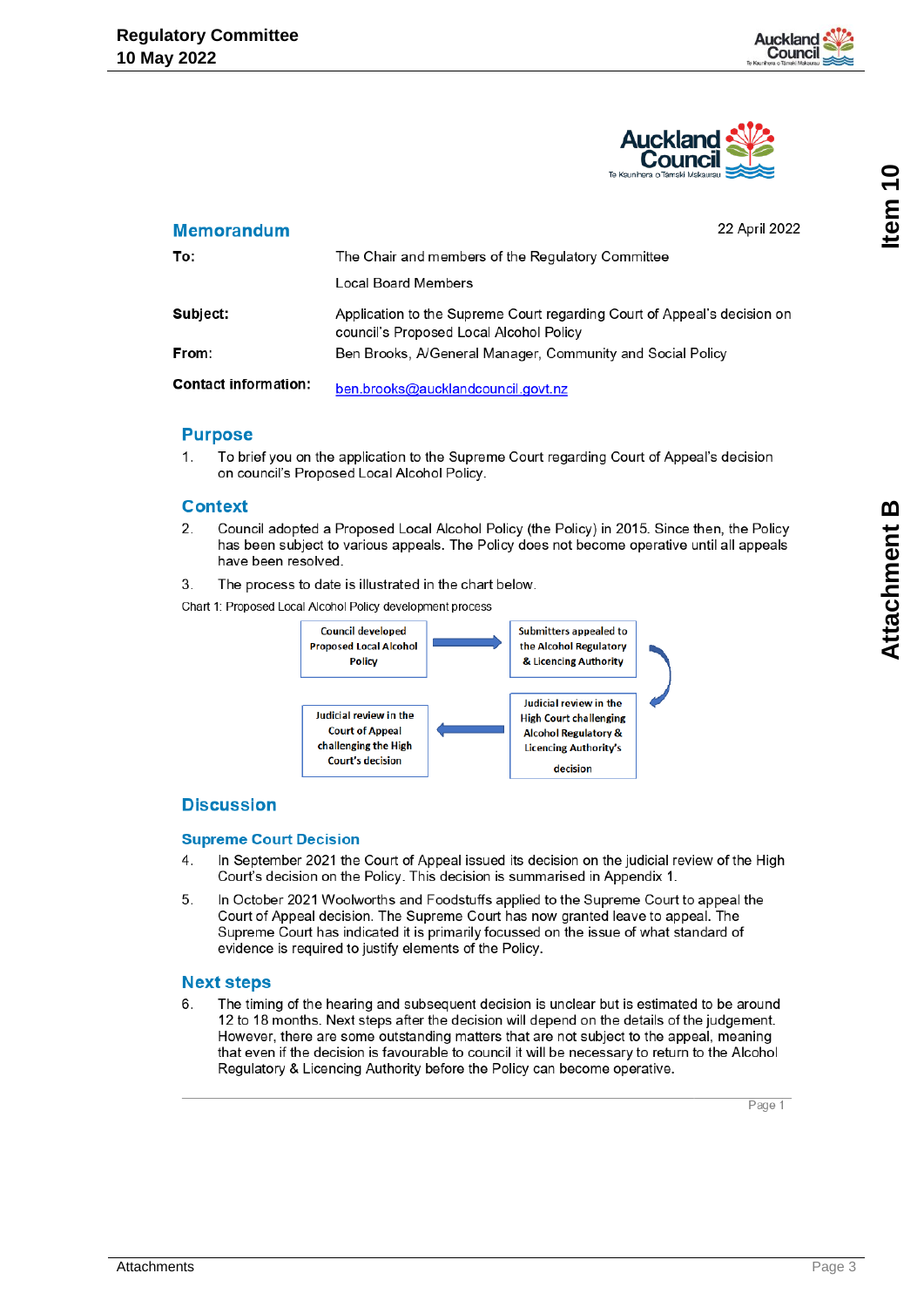



 $7.$ Staff will continue to provide briefings as this matter progresses.

Page 2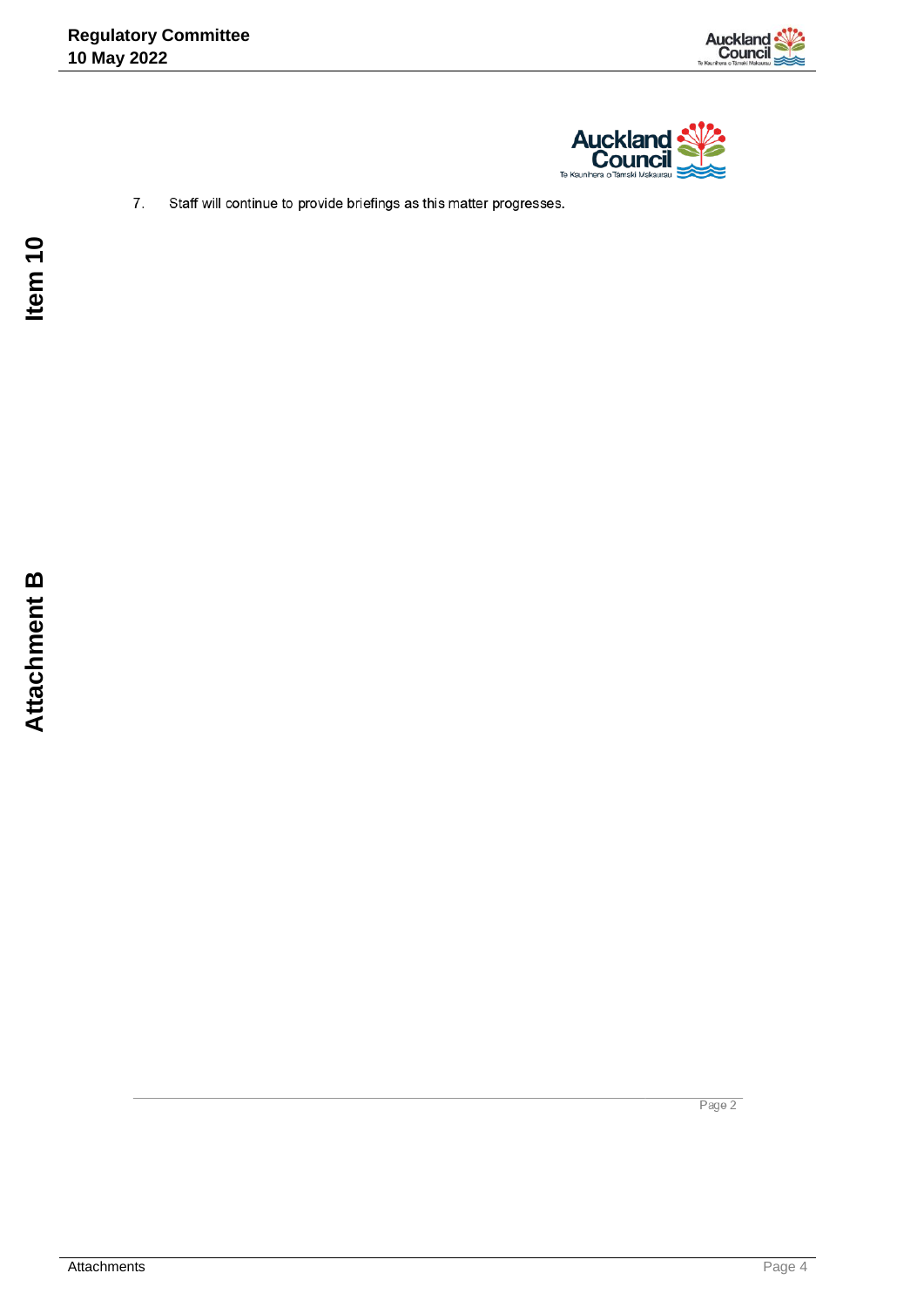

#### **Appendix 1: Summary of Court of Appeal Decision**

- Three elements of the High Court's decision were appealed to the Court of Appeal. As part 8 of its decision on these three elements the Court of Appeal also made a more general finding on the appropriate standard of evidence required to justify elements of the Policy.
- 9. The elements under appeal are shown in the table below.

#### Table 1: Elements of the Policy under appeal

| Element                                                                                      | <b>Position in the Policy</b>                                                                                                                                                                                      |  |
|----------------------------------------------------------------------------------------------|--------------------------------------------------------------------------------------------------------------------------------------------------------------------------------------------------------------------|--|
| Off-licence trading hours                                                                    | Maximum trading hours of 7am to 9pm (compared to 7am<br>to 11pm as the default in the Sale and Supply of Alcohol<br>Act)                                                                                           |  |
| Temporary freeze and rebuttable<br>presumption against new off-<br>licences in certain areas | 24-month freeze in the City Centre and Priority Overlay<br>areas and a rebuttable presumption against new off-<br>licences in those areas (and in certain neighbourhood<br>centres) following expiry of the freeze |  |
| Discretionary conditions                                                                     | That any new or renewed off-licences should include a<br>range of conditions                                                                                                                                       |  |

#### **Council requires less evidence to justify elements of the Policy**

- The High Court found that elements of the Policy should be assessed 'on the balance of  $10<sup>1</sup>$ probabilities' to determine if they will reduce alcohol-related harm. This means council would need to demonstrate that it is more likely than not that a particular element would reduce harm
- $11.$ The Court of Appeal overruled this and found that council must demonstrate that there is a 'real and appreciable possibility' that a given element would reduce harm. This standard recognises that there will be some uncertainty in introducing new measures, but that council is nonetheless justified in introducing them, at least in part to enable their effectiveness to be tested.

#### The Policy's provisions on off-licence trading hours are upheld

- The High Court found that the Alcohol Regulatory & Licencing Authority failed to provide adequate reasons for its decision to uphold shorter off-licence hours than those in the Sale and Supply of Alcohol Act (the Act).
- The Court of Appeal found that, based on the standard of evidence it required, the Alcohol  $13.$ Regulatory & Licencing Authority had provided adequate reasons for its decision.

#### The Policy's provision on a temporary freeze in issuing off-licences in certain areas, followed by a presumption against issuing are upheld

- The High Court found that the Alcohol Regulatory & Licencing Authority failed to provide 14. reasons for its finding that it was not unreasonable for the Policy not to differentiate between supermarkets and other off-licences or for there to be a temporary freeze on new licences.
- The Court of Appeal overturned this finding, reinstating the Alcohol Regulatory & Licencing  $15<sub>1</sub>$ Authority's finding that this provision was allowed under the law and was reasonable.

#### The Policy may express a preference for issuing discretionary conditions

16 While council developed the Policy, the two key decision-makers regarding the Policy are the District Licencing Authority and the Alcohol Regulatory & Licencing Authority. The Court of Appeal was asked to find that the provisions of the Policy on discretionary conditions were removing the decision-makers discretion, and as such not allowed under the Act. The Court

Page 3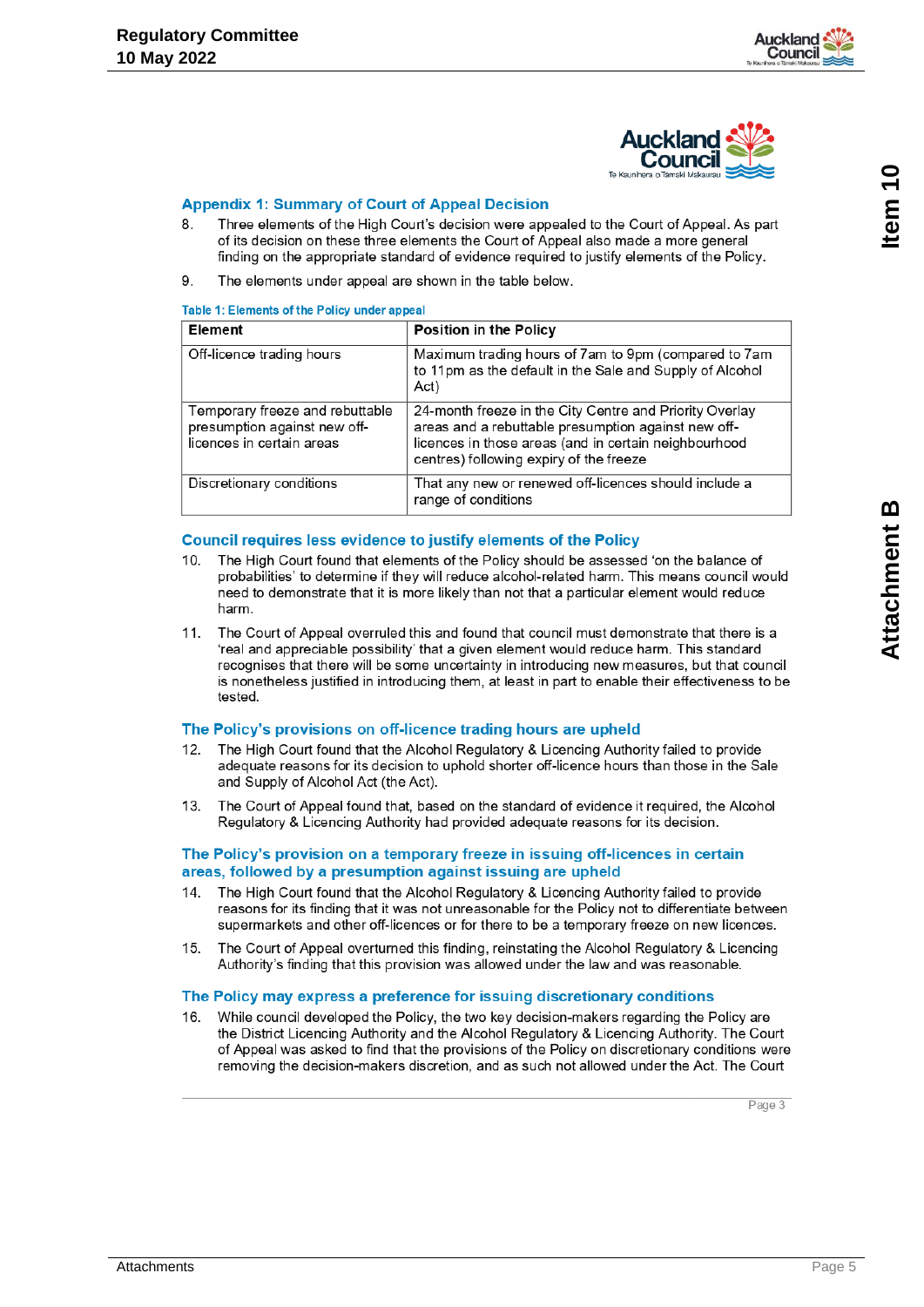



instead found that the Policy should be interpreted as council expressing a preference that decision-makers could chose to ignore and as such is allowed under the Act.

Page 4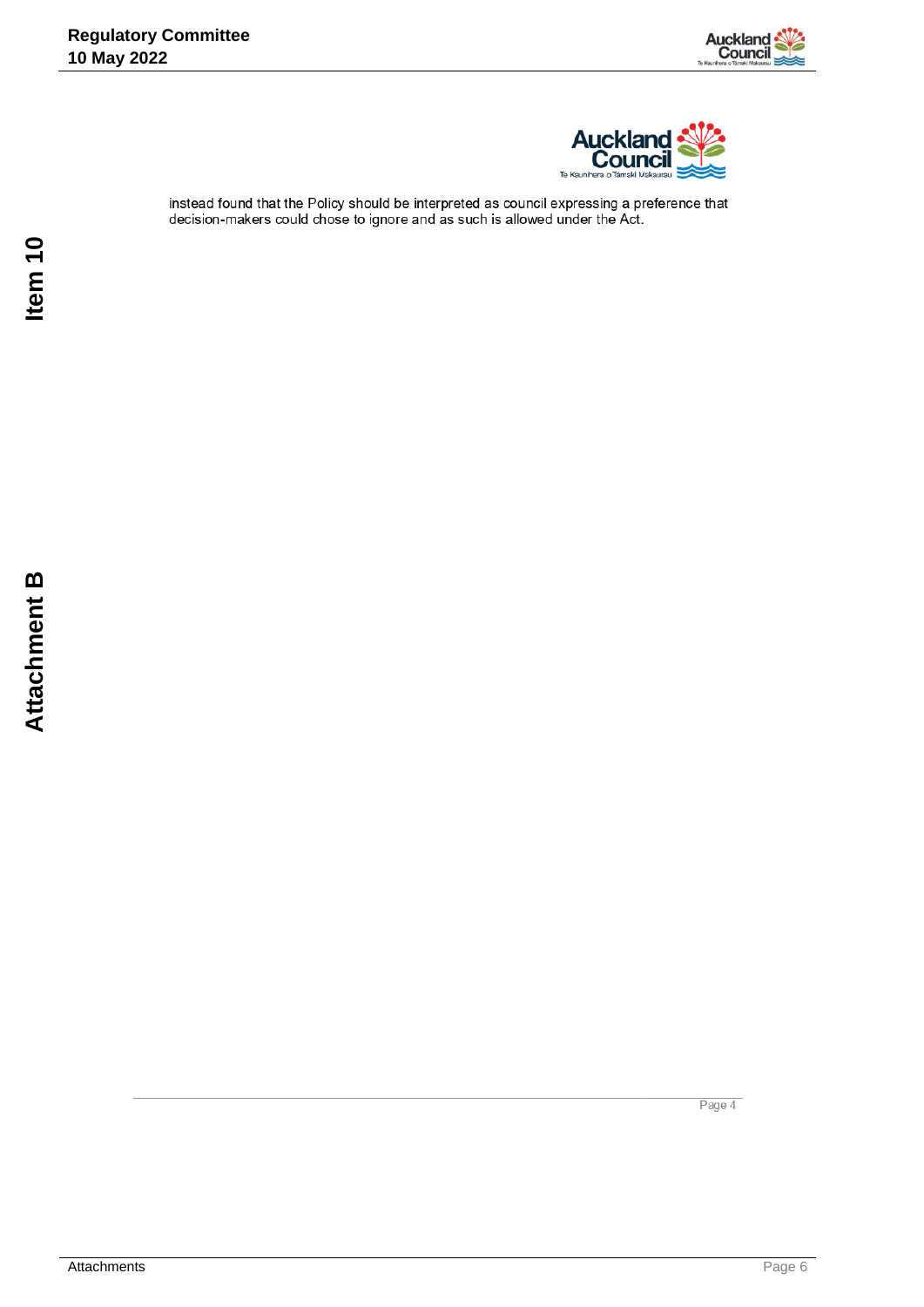



### <span id="page-6-0"></span>**Memorandum**

28 April 2022

| To:                         | <b>Regulatory Committee</b>                                                                                                 |  |
|-----------------------------|-----------------------------------------------------------------------------------------------------------------------------|--|
|                             | Craig Hobbs, Director Regulatory Services                                                                                   |  |
|                             | John Duguid, GM Plans and Places                                                                                            |  |
| Subject:                    | Appointment of panel members to the National Policy Statement –<br>Urban Development plan changes Independent Hearing Panel |  |
| From:                       | Julie McKee, Hearings Manager                                                                                               |  |
| <b>Contact information:</b> | Julie.mckee@aucklandcouncil.govt.nz                                                                                         |  |

#### **Purpose**

 $1.$ To: update the committee on the appointment of the chair and panel members to the National Policy Statement - Urban Development plan changes Independent Hearing Panel.

#### **Summary**

- $2.$ A delegation of the Regulatory Committee has appointed the chair and panel members to the National Policy Statement - Urban Development plan change Independent Hearing Panel. The appointed chair and panel members are:
	- Greg Hill, chair
	- **Richard Knott**
	- Karyn Kurzeja
	- **Gavin Lister**
	- Kitt Littlejohn
	- Sheena Tepania, deputy chair

#### **Context**

3. On 12 April 2022, the Regulatory Committee, under the confidential section, resolved:

#### That the Regulatory Committee:

- a) appoint independent hearings commissioner Greg Hill to the position of panel member on the independent hearings panel responsible for the hearing of submissions and making recommendations back to the Governing Body on plan changes and variations associated with giving effect to the National Policy Statement on Urban Development 2020.
- b) note the delegation of the functions necessary to undertake hearings and make recommendations as set out in Schedule 2A to the Combined Auckland Councils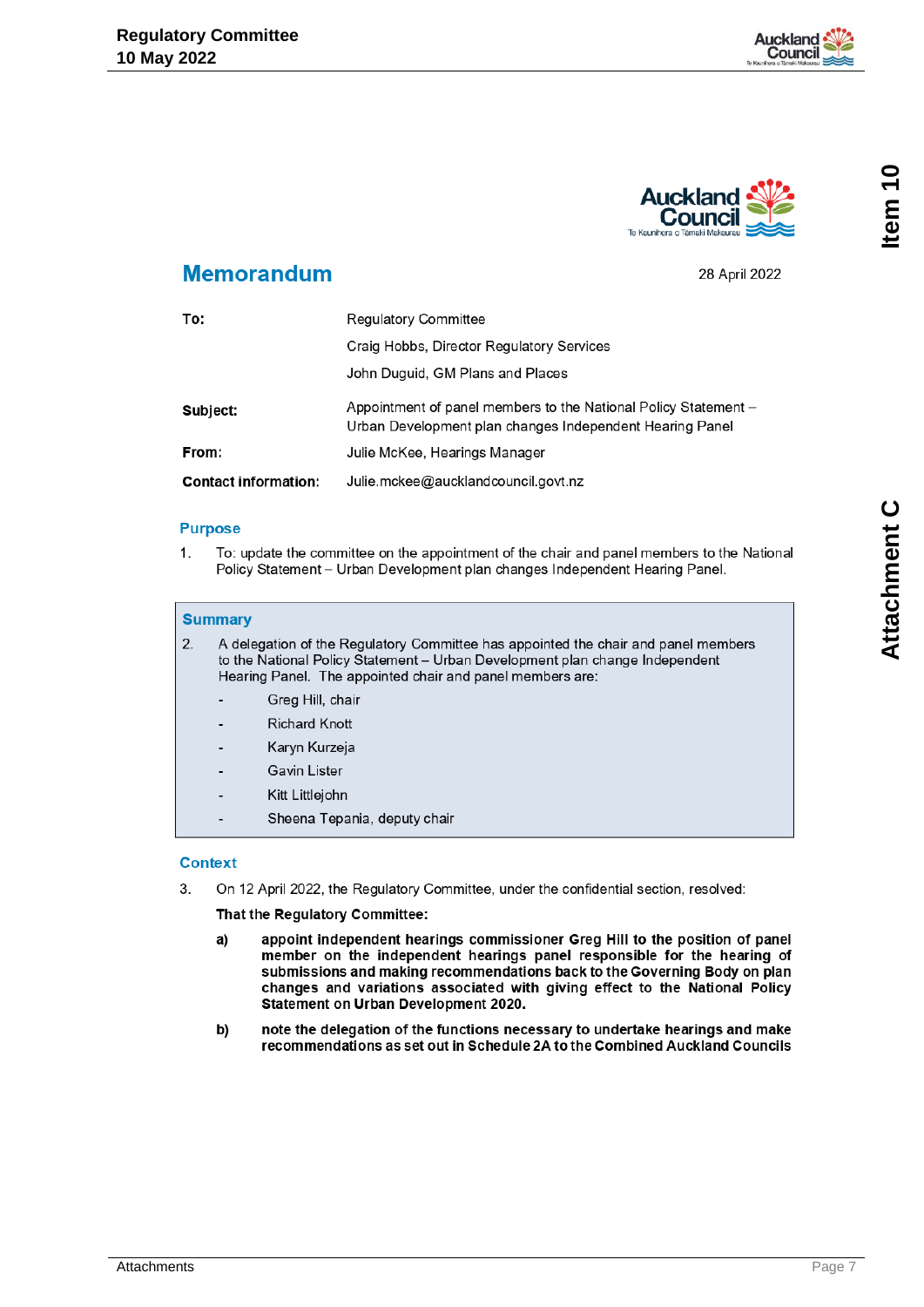

**Chief Executives Delegation register.** 

delegate authority to the chairperson, deputy chairperson of the Regulatory c) Committee and the chair of the Independent Maori Statutory Board to appoint the remaining panel members and then the chairperson for the National Policy Statement on Urban Development independent hearings panel.

#### **Restatement**

d) agree that the report and its attachments and the decisions remain confidential until the reasons for confidentiality no longer apply.

#### **CARRIED**

 $\overline{4}$ . Cr Cooper. Cr Bartley and IMSB Chair David Taipari have met to discuss the appointment of the remaining panel members and the chairperson for the National Policy Statement on Urban Development independent hearings panel.

#### **Discussion**

- The committee delegation considered the necessary skills of panel members required and 5 concluded that panel members with the following expertise were necessary:
	- Legal
	- Planning
	- Tikanga
	- Urban design
	- Special character.  $\bullet$
- 6. The committee delegation also took into consideration the time commitment required by the panel members. It is anticipated that the chair and most panel members will be required for the majority of 2023 and into early 2024. A minority of the panel will be required for part of 2023 and early 2024.
- 7. The committee delegation appointed the following panel members to the National Policy Statement - Urban Development plan change Independent Hearing Panel

| <b>Panel Member</b>           | <b>Expertise</b>               |
|-------------------------------|--------------------------------|
| Greg Hill (Chair)             | Planning                       |
| Kitt Littlejohn               | Legal                          |
| Karyn Kurzeja                 | Planning                       |
| Sheena Tepania (Deputy Chair) | Tikanga Maori                  |
| Gavin Lister                  | Urban Design and Landscape     |
| <b>Richard Knott</b>          | Special Character and Planning |

- 8. The committee delegation appointed Greg Hill to be the independent hearing panel chair and Sheena Tepania to be deputy chair.
- 9. Additional Tikanga Maori commissioners, Reginald Proffit, James Whetu and Juliane Chetham were also appointed by the committee delegation. These commissioners will be utilised on a 'as required' basis.